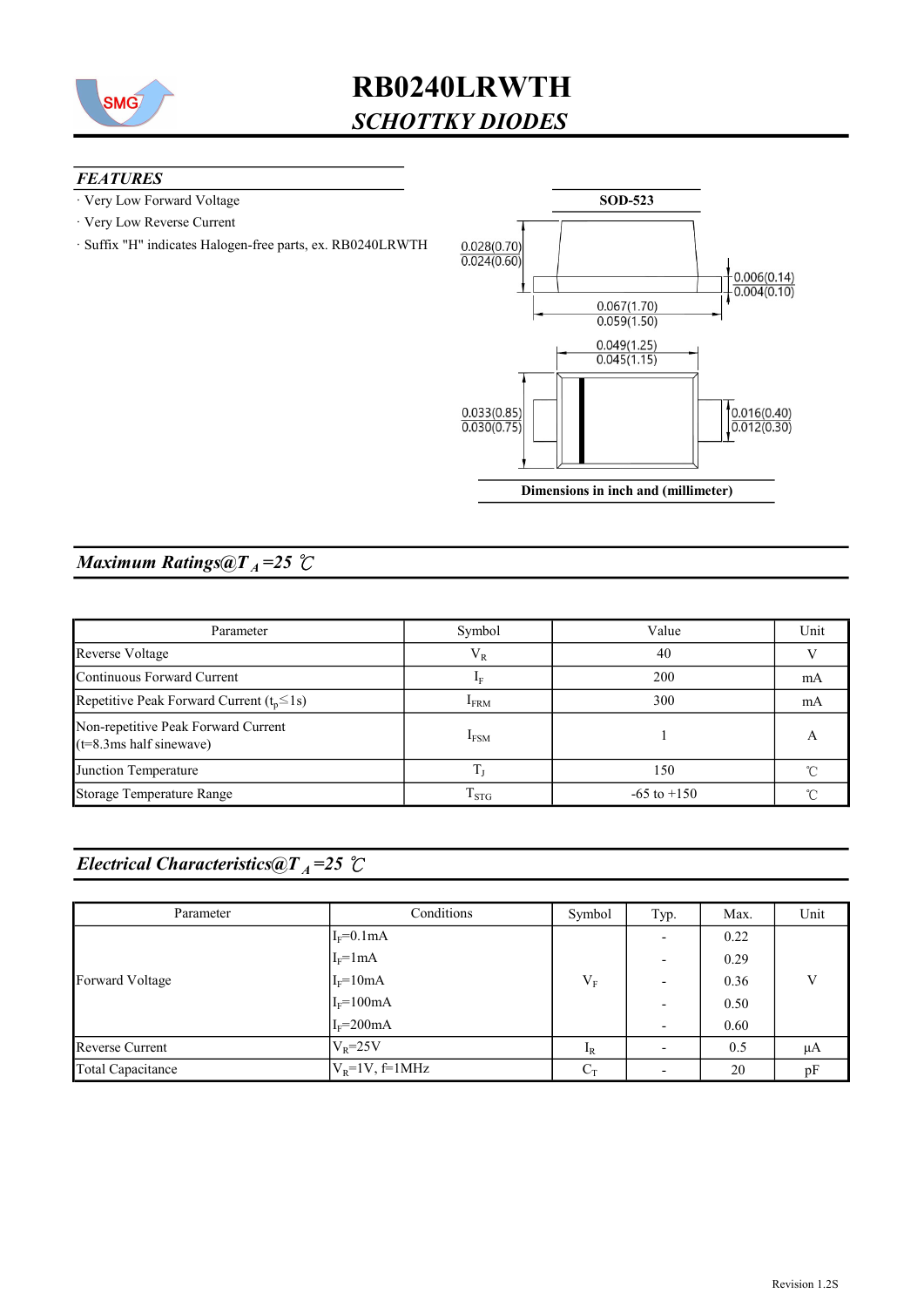

### RATINGS AND CHARACTERISTIC CURVES

0 0 10 20 30<br>REVERSE VOLTAGE (V)

Fig.3-CAPACITANCE

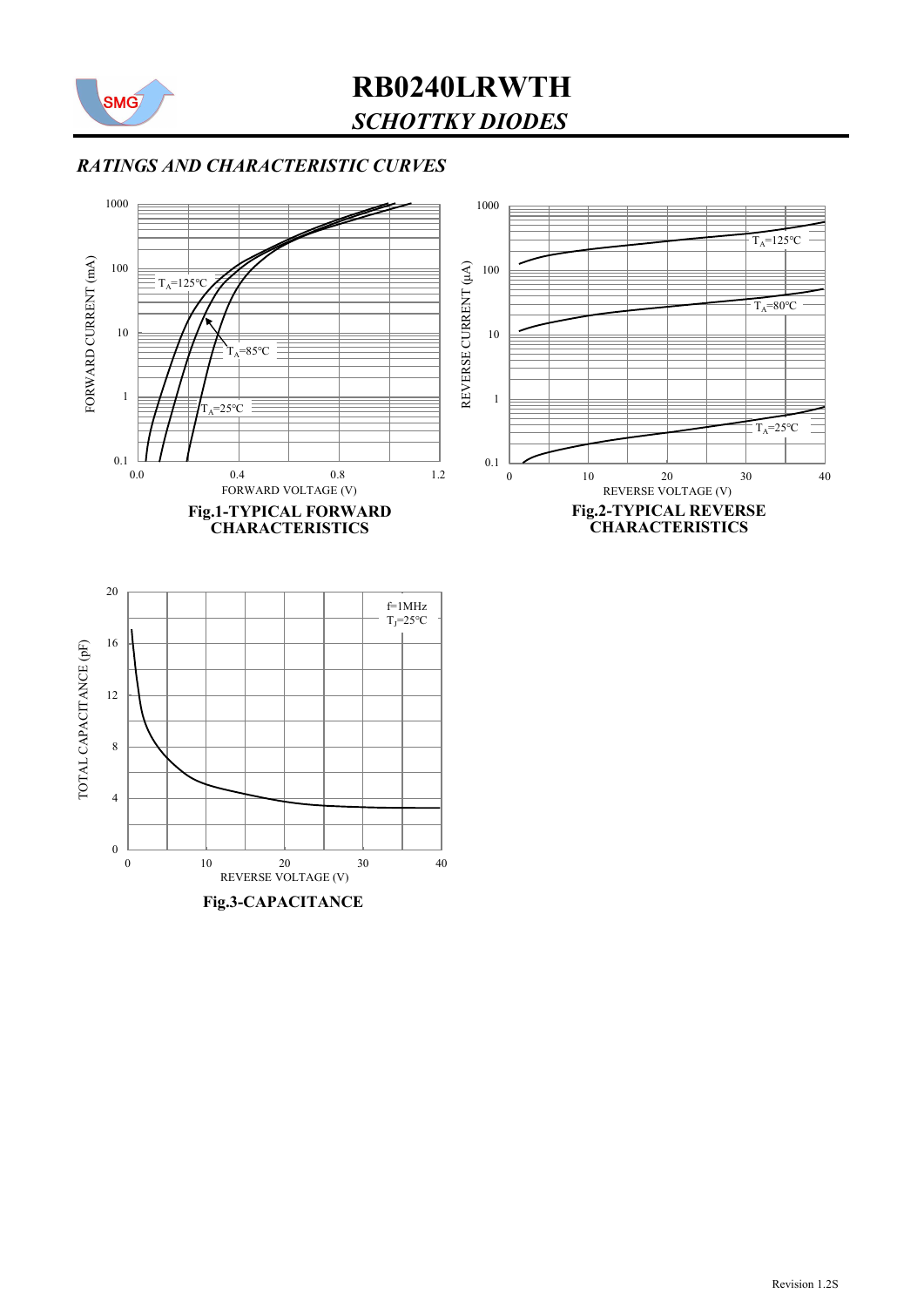

### TAPE & REEL SPECIFICATION



| <b>Item</b>            | <b>Symbol</b> | <b>SOD-523</b>    |
|------------------------|---------------|-------------------|
| Carrier width          | $A_0$         | $1.05 \pm 0.15$   |
| Carrier length         | $B_0$         | $1.90 \pm 0.15$   |
| Carrier depth          | K             | $2.10 \pm 0.10$   |
| Sprocket hole          | d             | $1.50 \pm 0.10$   |
| Reel outside diameter  | D             | $178.00 \pm 2.00$ |
| Feed hole width        | $D_0$         | $13.00 \pm 0.50$  |
| Reel inner diameter    | $D_1$         | MIN. 50.00        |
| Sprocke hole position  | E             | $1.75 \pm 0.10$   |
| Punch hole position    | F             | $3.50 \pm 0.10$   |
| Sprocke hole pitch     | $P_0$         | $4.00 \pm 0.10$   |
| Punch hole pitch       | $P_1$         | $4.00 \pm 0.10$   |
| Embossment center      | $P_2$         | $2.00 \pm 0.10$   |
| Overall tape thickness | T             | MAX. 0.60         |
| Tape width             | W             | MAX. 8.30         |
| Reel width             | W1            | MAX. 14.90        |

#### ORDER INFORMATION

| Package | Reel Size | Quantity |
|---------|-----------|----------|
| SOD-523 |           | 4.000    |

#### MARKING CODE

| Part Number | Marking Code |  |  |
|-------------|--------------|--|--|
| RB0240LRWTH |              |  |  |